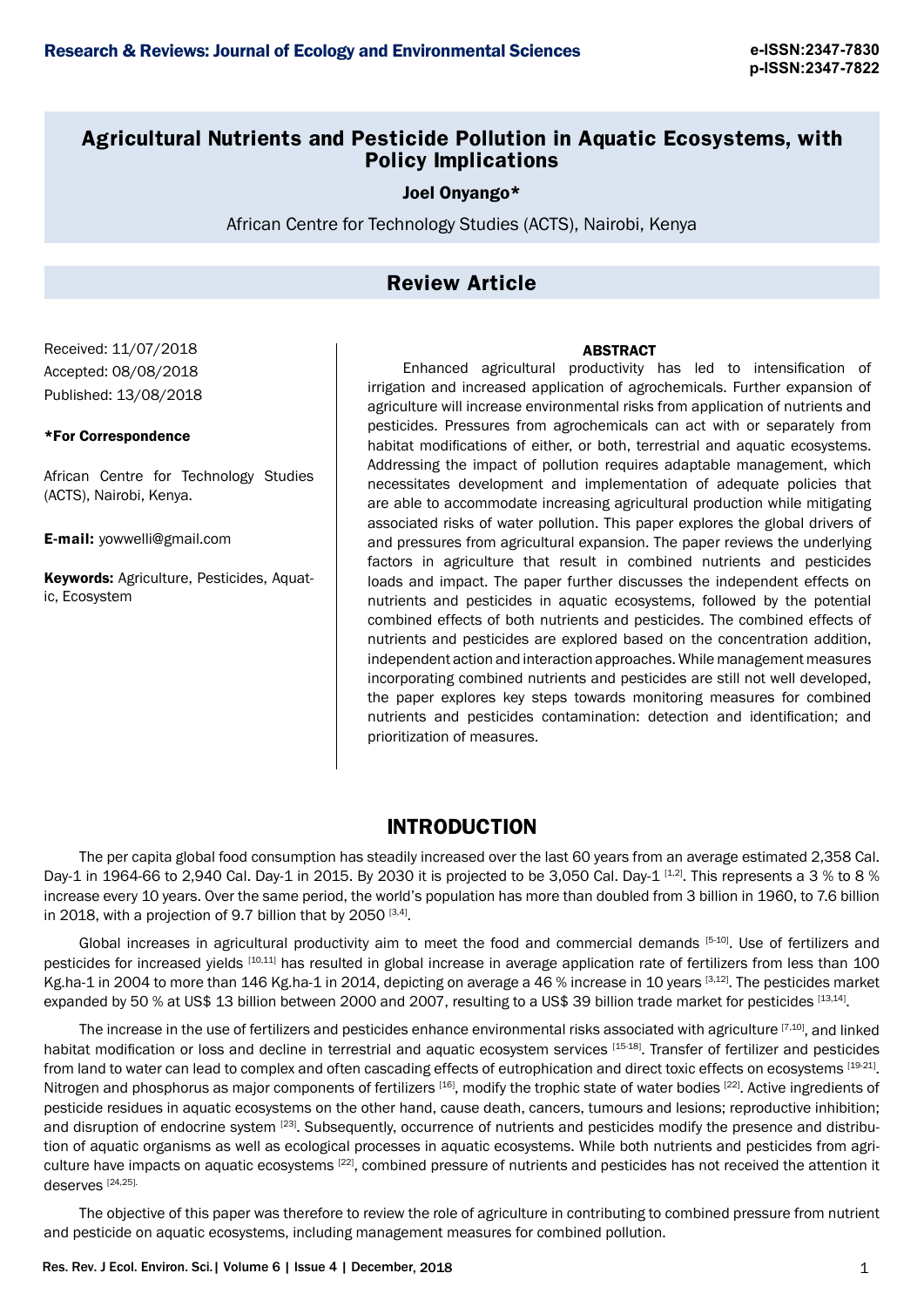#### Factors contributing to agricultural related nutrients and pesticides contamination in aquatic ecosystems

The global food consumption has increased by between 3 % and 8 % every 10 years within the last 60 years, and is projected to increase by 4 % between 2015 and 2030 (Table 1).

| <b>Region</b>                   | 1964 -1966 | 1974-1976 | 1984-1986 | 1997-1999 | 2015 | 2030 |
|---------------------------------|------------|-----------|-----------|-----------|------|------|
| World                           | 2358       | 2435      | 2655      | 2803      | 2940 | 3050 |
| Developing countries            | 2054       | 2152      | 2450      | 2681      | 2850 | 2980 |
| Near East and North Africa      | 2290       | 2591      | 2953      | 3006      | 3090 | 3170 |
| Sub-Saharan Africa <sup>a</sup> | 2058       | 2079      | 2057      | 2195      | 2360 | 2540 |
| Latin America and the Caribbean | 2393       | 2546      | 2689      | 2824      | 2980 | 3140 |
| East Asia                       | 1957       | 2105      | 2559      | 2921      | 3060 | 3190 |
| South Asia                      | 2017       | 1986      | 2205      | 2403      | 2700 | 2900 |
| Industrialized countries        | 2947       | 3065      | 3206      | 3380      | 3440 | 3500 |
| <b>Transition countries</b>     | 3222       | 3385      | 3379      | 2906      | 3060 | 3180 |

**Table 1:** Global and regional per capita food consumption (kcal per capita per day). <sup>a</sup>: Excludes South Africa

Source: WHO (2002) with minor editorial changes.

Within the last half a century recorded global food production has increased, especially for cereals, by 138 % from 1.84 billion tonnes in 1961 to 4.38 billion tonnes in 2011 [26]. While average per capita food production has increased by 25 % compared with the 1960s (Figure 1), there are large regional and country differences [27]. At the same time, changes in dietary preferences have resulted in elevated food demand, expected to reach 1.1 % per year in the period 2005/2007 to 2050 <sup>[28]</sup>. The elevated demand perpetuates food insecurity with 26 % of the global population suffering from micro-nutrients deficiency and 12 % being chronically undernourished [29,30].

The agricultural production pressure from food consumption is exacerbated by population growth. The global population has more than doubled over the last 60 years, and is expected to be 9.7 billion by 2050 (Figure 1). To meet the food consumption need in 2050, the current global food production will need to be increased by 60%  $^{[28]}$ .



Figure 1: World population and food production index. 196/61 - 2017/18 historical and 2018/19 - 2049/50 projected. Source: Historical population and food production index- The world bank group world population data (WBG, 2017b); Projected population - UN Population Division (2015) - Medium Variant (Roser and Ortiz-Ospina, 2018); Projected food production index – estimated using the regression equation between historical population and food production.

The impacts of climate change and climate variability on agriculture are already being felt through unexpected crop failure, new pests and disease patterns, loss of livestock, and inadequate climate tolerant seeds and planting material [31,32]. With season shifts and irregular weather patterns, food production, distribution and availability will negatively be affected in the [33]. Moreover, agriculture is a major contributor to greenhouse gases emission, resulting to further negative effect on food production [32].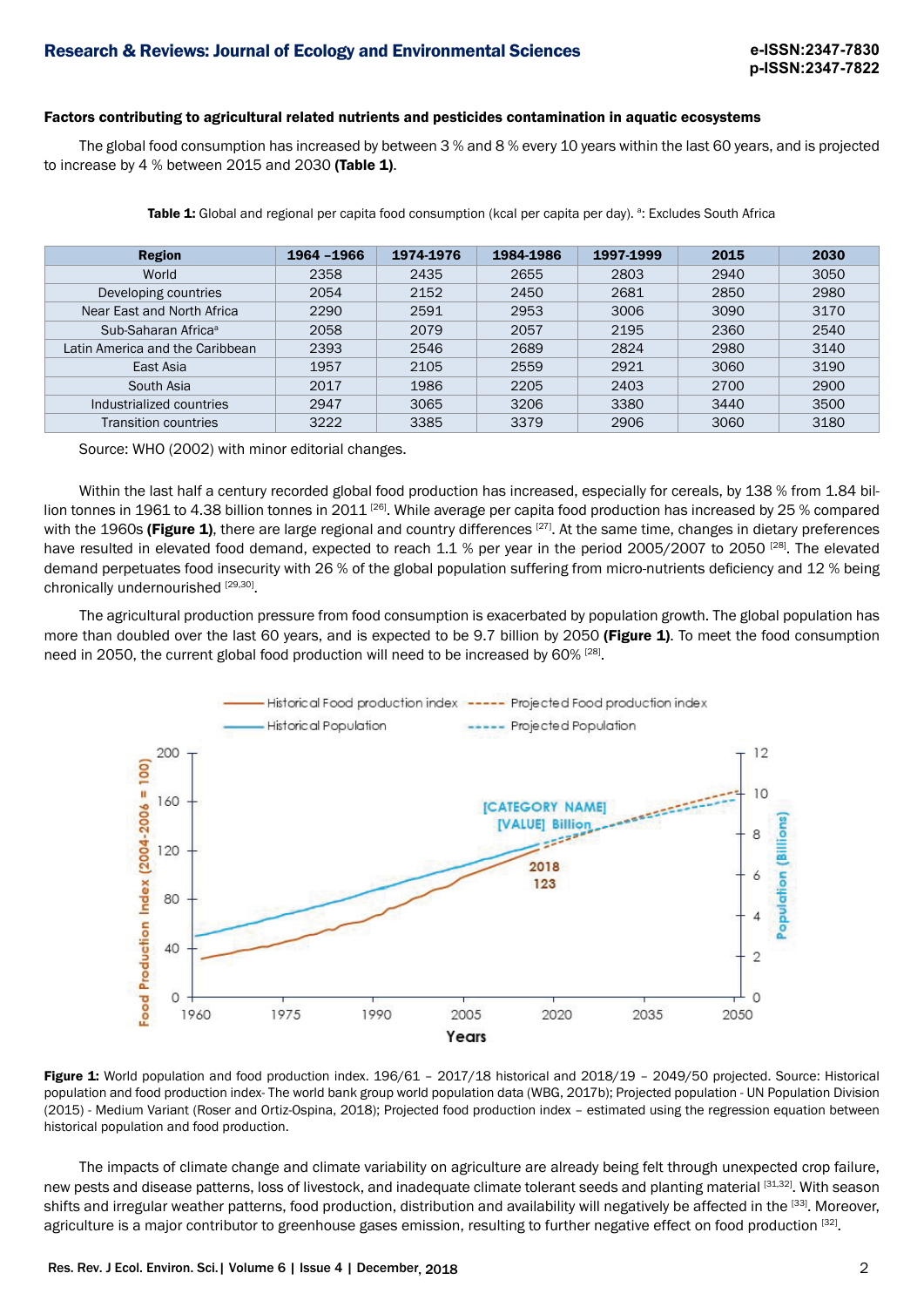To meet the current and future food demands; agricultural expansion through clearing more crop land or more intensive use of existing crop land is being carried out [34]. Potential environmental impacts of this expansion are not well understood [11]. Although in many current intensive food production systems there can be a more prudent and conservative use of agro-chemicals, overall an increase of agricultural production will inevitably be accompanied by increased use of fertilizer and pesticide inputs [7].

#### Use of fertilizers and pesticides in agriculture

Fertilizers are widely used to enhance crop productivity and as a response to declining soil fertility [35-37]. The prediction by FAO [38,39] for a 4 % increase in the demand for fertilizer between 2001 and 2015 was surpassed, with an increase of 8 % being registered by 2013 at 176 million tons per year [37]. With that in mind, the prediction by Heffer and Prud'homme [40] that the demand will increase by 18 % between 2009 and 2018, indicates potential exponential growth in the demand and consequently use of the fertilizers. Africa's demand for fertilizer, for instance, was 2.5 % of the global consumption in 2010 [39], which increased to 3 % in 2015 and is projected to be 3.5 % by 2020. Egypt, South Africa, Morocco and Nigeria are the main consumers in the region  $[2]$ . In 2015, Africa consumed 3 % of nitrogen and 4 % phosphates used globally. Growth rate of 3.8 % and 2.8 % for nitrogen and phosphates, respectively, are predicted between 2015 and 2020 [2]. The increase in fertilizer use amplifies the risk to aquatic ecosystems [41,42]. This concern raises a critical knowledge need, for sustainable agricultural intensification, as well as continuous monitoring of aquatic ecosystems.

Pest control is required as agriculture expands for increased yields [43]. Pesticides including insecticides, fungicides, herbicides fumigants, rodenticides, growth regulators, defoliators, surfactants and wetting agents are used for pest control [44]. The market value of pesticides trade has increased from USD 850 million in 1960 to USD 39 billion in 2007 [14]. At the same time, out of the 22 chemicals listed under Persistent Organic Pollutants (POPs) by Stockholm Persistent Organic Pollutants Convention 2001 [45], 15 are pesticides (or are applied as pesticides). These include α, β and γ- Hexachlorocyclohexane, and DDT [45].

The use of pesticides is indispensable in most developing countries – especially the use of herbicides, however, owing to the hot and humid conditions in tropical countries, insecticides are more common [46]. Africa consumes 4 % of the global market of 75,000 -100,000 tons per year of pesticide active ingredients with, on average, low application rates of 1.85 Kg.ha-1 compared with the global average of 3.82 Kg.ha-1 [47].

The increase in pesticide demand [47] and the necessity of the pesticide products raises concern for long term effects on recipient aquatic ecosystems [43]. The use of pesticides is further complicated by pesticide resistance which shows a steady increase posing a threat to agricultural productivity [48]. Control of Anopheles mosquito spreading malaria, for example, has been documented as an increased threat owing to resistance to pyrethroids in Africa [49], resulting in more persistent pesticides such as DDT [50].

The increasing trend of fertilizer and pesticides use bring concomitant increased risks to waterbodies. Fertilizers and pesticides are transferred to aquatic ecosystems through aerial drift, leaching through the soil, as runoff or erosion, or spillage whether accidentally or through neglect [19,51]. Within aquatic ecosystems, the fertilizers contribute to nutrients, while pesticide residues contribute to toxic pesticide active substances.

The effects of contamination in aquatic ecosystems manifest through the independent effects of nutrients and pesticides, and through the effects of a nutrient-pesticide interaction [52]. Section 4 in this paper explores the effects nutrients and pesticides, independently and combined.

#### Effects of nutrients and pesticides contamination in aquatic ecosystems

### *Independent effects of nutrients and pesticides*

Inorganic fertilizers are a source of nutrients in aquatic ecosystems, supporting primary production. Although chemical fertilizers can be used to supply 13 essential nutrients, aquatic ecosystems are mostly nitrogen and/or phosphorus limited such that additions of these elements result in eutrophication [53]. The effects of eutrophication vary depending on the level of nutrient enrichment. Eutrophication enriches food chains by enhancing primary production and availing more energy up the aquatic food chain [22,54]. This results in more productive aquatic ecosystems and increased biomass through a bottom-up control [55].

The increase in biomass as a result of enhanced productivity increases the amount of dissolved oxygen required for respiration by aerobic organisms [56]. Consequently, the high oxygen demand facilitates anoxic conditions that could cause death or increased susceptibility to diseases and infections of aerobic aquatic biota [54]. Species tolerant to high nutrient concentrations therefore, become more competitive following eutrophication, out-growing sensitive species [55]. Alien invasive species thrive in high nutrients conditions, out-competing the indigenous biota [56,57]. The competition leads to reduced diversity and shifts in energy contributions within the aquatic food chains exhibiting a top-down trophic control [58,59].

In eutrophication stressed environments, some aquatic organisms may produce toxins to inhibit occurrence or survival of other organisms and enhance their own competitive advantage [57]. Such toxins, for example cyanotoxins produced by cyanobacteria, affect the diversity in aquatic ecosystem and impact the food chain [19]. The varying effects following nutrient enrichment reduces the capacity of an aquatic ecosystem to enhance economic returns from ecosystem services – such as fishing; since the survival of fish and the food chain supporting the fisheries is significantly related to ecosystem productivity [58].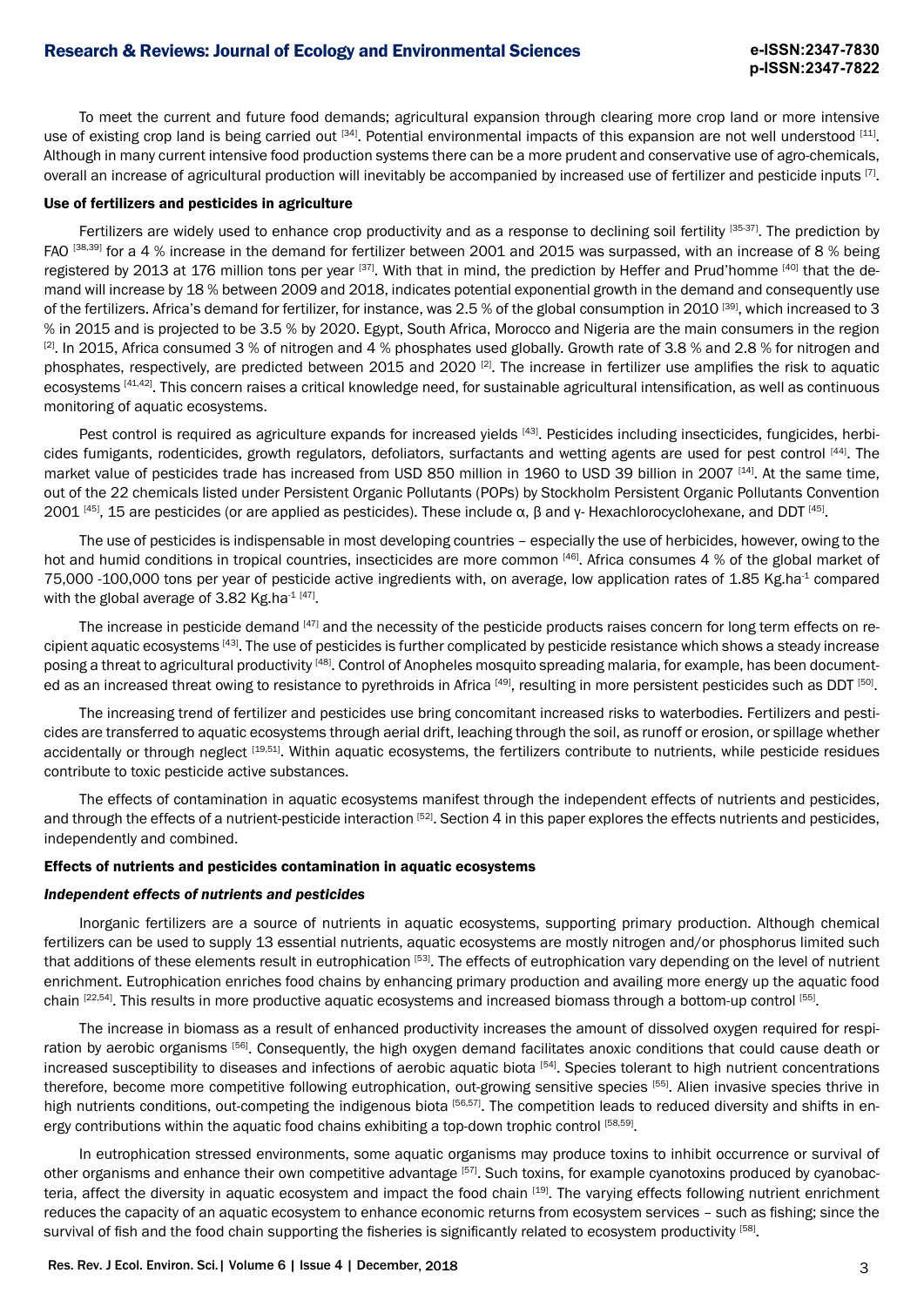Prominent pesticide families including organochlorines, organophosphates, carbamates, pyrethroids, phenoxy and benzoic acids, and triazines have varying modes of action [60]. The varying modes of action result to different effects, many of which are chronic and often not noticed by casual observers, yet have consequences for ecological function <sup>[23]</sup>. For instance, DDT, methylparathion and pentachlorophenol have been shown to reduce symbiotic chemical signalling of legume-rhizobium that results in reduced nitrogen fixation, reducing yield [61]. Pesticide poisoning can bioaccumulate to toxic concentrations up the food chain [62]. Rachel Carson's landmark book Silent Spring (1961), for example, associated the loss of bird species to bioaccumulation of pesticides in their tissues and studies have associated reduction in bird populations, with time periods and areas in which pesticides are used [63]. The impact of pesticides to loss on biodiversity is still being recorded globally.

The environmental impact of pesticides is often greater than intended, with estimates that over 98 % of sprayed insecticides and 95 % of herbicides reach a destination other than their target  $[64,65]$ . The amount of pesticide that migrates from an application area is determined by the particular chemical properties of its active ingredients, the distance from application site to the water body, and application method [66,67].

The effects of pesticides on aquatic ecosystems are attributed to the active ingredient in the pesticide and residues formed during chemical, microbial or photochemical degradation [19]. The effect of pesticide active ingredients (and their degradants) in the aquatic ecosystems is dependent on their chemical properties such as solubility in water, volatility, lipophilicity, degradability and particle affinity  $[62]$ . For example: aldrin with low solubility, high volatility, high lipophilicity, high particle affinity and highly persistence in the environment could mean a high risk of impact to organisms with higher fatty tissue, especially the sediment dwelling organism; whereas thiophanate-methyl with high solubility, low lipophilicity, low particle affinity and low half-life, is less likely to pose more risk to aquatic biota [68].

#### Effects of nutrients and pesticides in combination

Roessink [69] demostrated that higher biomass of primary producers resulted in 25 % and 31 % lower concentrations in the easily brocken down polychlorinated biphenyl and polycyclic aromatic hydrocarbon respectively. This concept was described by Skei [52] as biomass dilution. The increase in nutrient concentrations elevate the organic matter around aquatic fauna, enhancing the potential partitioning of pesticides to the dissolved or particulate organic carbon. This results to dilution of potential toxicity, and reduced exposure to aquatic organisms [52]. Through biomass dillution, nutrients enrichment accelerate the uptake/adsorption of pesticide residues by aquatic biota biomass, therefore the potential of chronic or acute poisoning by the pesticide residues is enhanced for the individual organism, and through bioconcentration and bioaccumulation [58,70]. As the nutrient enrichment increases, only specialized groups of phytoplankton/periphyton are able to survive. This includes cyanophytes that have considerably lower lipid concentrations that other phytoplankton  $[71]$ . Lipophilic pesticides in the water phase are, therefore, elevated by lower adsorption efficiency of the lipids in the phytoplankton. Increase in the size of phytoplankton, owing to nutrient availability, may result to shift in the zooplankton size class to bigger species able to utilize the phytoplankton [72]. At the same time, the bio concentration and accumulation factor of pesticide residues will increase since the phytoplankton will be accumulating more residue [73].

Pesticide residues (herbicides) poisoning inhibit uptake of nutrients through eliminating primary producers or reducing their efficiency  $[74]$ . As a result, the aquatic food chain would be interrupted at the basic level of primary production  $[24]$ . On the other hand, pesticide residues (insecticides) could accelerate the uptake of nutrients, therefore, enhancing productivity of the aquatic ecosystem and thus eutrophication when top-down control is suppressed because of poisoning or elimination of organisms higher in the food chain <sup>[75]</sup>. Higher concentration of pesticide residues may therefore result to reduced uptake of phytoplankton/ periphyton by poisoning the grazers, causing enhanced eutrophication-like symptoms, such as algal blooms. The effects of combined toxicity of nutrients and pesticide residues could be related to the trophic levels below them. When the toxicity to the prey increases and their survival is inhibited, then the survival of the higher trophic level will also be negatively affected resulting to a lower biomass, however, this might shift species richness [76].

Metabolism and excretion of chemicals are important to the individual organism as well as to the ecosystem. Organic nutrients are metabolized and inorganic forms of nutrients excreted, whereas inorganic forms are taken up, and through production processes converted to organic forms [58]. When these processes are accelerated as a factor of synergism between nutrients and pesticide residues, it could result in rapid increase of organic and inorganic nutrients contributing to eutrophication. Similarly, when the rate of pesticide residues being metabolized and excreted is enhanced owing to nutrient availability, then their persistence and potential toxicity is greatly reduced. Inhibition of metabolism and excretion of nutrients results in nutrient limitation in the environment and subsequent reduction in productivity <sup>[73]</sup>. In contrast, inhibition of pesticide residue metabolism and excretion poses higher risks of toxicity to the organism, as well as to the food chain owing to bio concentration and bioaccumulation [62,73].

Oxygen dependent aerobic respiration produces 18 times more energy compared with anaerobic respiration [77]. Poisoning and death caused by high concentrations of pesticides in aquatic ecosystem, could enhance the respiratory oxygen demand, promoting anaerobic environments. As a result, aquatic ecosystems would be less productive. Massive death of organisms due to extreme eutrophication and pesticide poisoning may result in transfer of accumulated pesticides into the sediments, reducing the exposure risk to pelagic organisms <sup>[78]</sup>. Standing biomass of macrophytes might also lock accumulated pesticide residues over a long period, especially in nutrient poor systems, providing for seasonal time-bombs following subsequent degradation [79].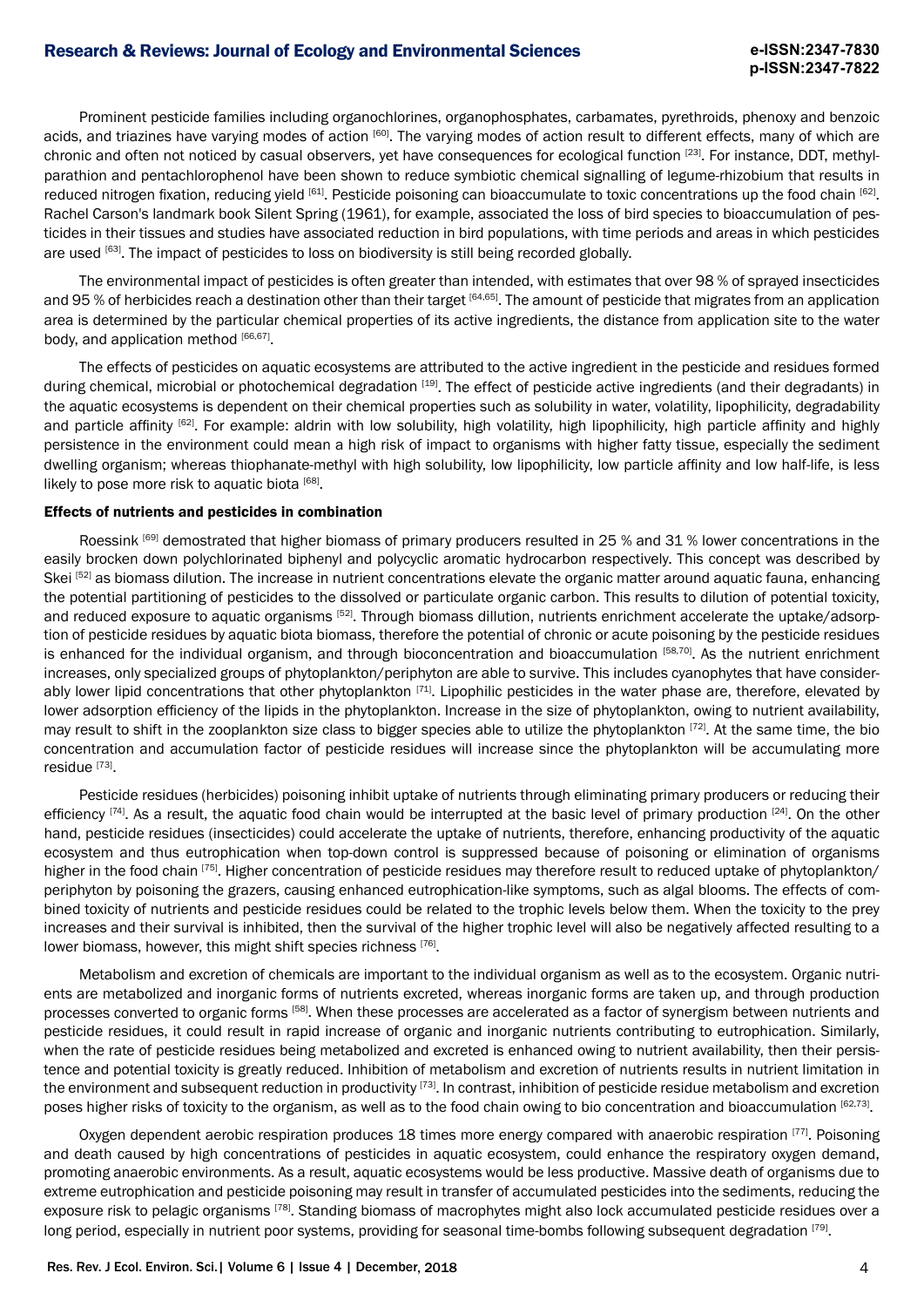The likelihood of combined effects is elevated since there is increased global use of both nutrients and pesticide products to enhance agricultural production for food security. Combined nutrients and pesticide residues in aquatic systems can be considered a cocktail, and their potential effects determined as effects of mixtures. Various assumptions have been put forth to explain the effects of mixtures including concentration addition, independent action and interaction.

Concentration/dose addition (CA) approach assumes similar mode of action of the chemicals in the mixture. The effect of the mixture therefore comprises the additive effect of all the chemical components. The main disadvantage of this approach is that there is a chance of over estimating the actual potential effect. When the modes of action of the individual chemicals in the mixture are known, the independent action (IA) approach is considered to determine the mixture effect. The probability of effect from each mode of action or individual chemical is determined and then combined. In aquatic ecosystems, individual chemicals at a concentration below No Observable Effect Concentration (NOEC), and hence with limited response effect, will not contribute to the mixture effect. This approach might lead to underestimation of the actual effect, since even below NOEC of individual chemicals in the mixture, there is a probability of a mixture effect  $[77]$ , often in the range of 5% to 20%  $[25]$ .

Chemicals in the mixture may affect the effects of the counterpart favouring the interaction approach with two pathways; synergism and antagonism <sup>[25]</sup>. Synergism interaction of a mixture assumes that individual chemicals in the mixture amplify the effect potential of each other, or provide conditions for the counterpart to be more efficient, thereby generally intensifying the effect of the mixture. Synergism makes the mixture more toxic than the toxicity of individual chemicals in the mixture [80]. Antagonism interaction on the other hand, results in a generally less toxic mixture compared with the toxicity of individual chemicals in the mixture especially when individual chemicals counteract the effect of each other [25]. Interactions of mixtures are more probable in medium to high concentration exposures, and become complex in lower concentrations [80].

Nutrients and pesticides have different modes of action, thus the concentration addition model would not fit a nutrientspesticides mixture. Moreover, nutrients may not be directly toxic to aquatic organisms, except in specific environmental conditions; for example ammonia in low pH conditions mainly unionised ammonia  $[54]$ . At the same time, the effects of nutrients in enhancing aquatic productivity, and effects of pesticides in aquatic biota poisoning, suggest that using independent action theory would underestimate the cumulative effects of a nutrients-pesticides mixture. Generally, the interaction approach would be relevant in combined nutrient-pesticide effects studies. Limited studies have attempted to test the potential of interaction between nutrients and pesticides in a nutrients-pesticides mixture [80].

Some of the studies on combined contamination have related the individual effects of nutrients and pesticides, and hypothesizing on potential results of the interaction in the aquatic ecosystems [24,52,58,81]. Other studies used the water quality guideline threshold values for the individual contaminants to set-up microcosm experiments to test the response on aquatic biota in setting up environmental guidelines  $[64,82]$  rather than the actual exposure concentrations. Several studies  $[70,71,83,84]$  carried out experiments to investigate the effects of combined contamination from nutrients and pesticides on macrophytes, periphyton and algal communities. In these studies however, the potential trophic interactions (bottom-up or top-down control) were not considered. Havens [58,73,78,85] explored the potential combined effects of nutrients and pesticides on aquatic food webs using models while focusing on low persisting pesticide groups such as chlorpyrifos and Carbaryl, with only few studies considering the persistent pesticides such as lindane [86,87] or DDT [23]. The effects of combined nutrients and low persisting pesticides have been tested against zooplankton assemblage [88,89] in macrophyte dominated microcosms and diches close to single crop cultivation fields. Most of these studies have had little reference to the exposure status of combined nutrients and pesticide in the tropics, which faces increased and poorly regulated application of fertilizers and pesticides.

#### Management of combined nutrients and pesticides loads

Occurrence of nutrients and pesticides related pollutants negatively impacts aquatic ecosystems, and threatens aquatic ecosystem services, exerting pressure on managers and policy makers to change their management measures. With the evolving challenges in mixed pollutants, management of water pollutants require evidence based guidance for detection and identification, prioritization of actions, for the reduction of chemicals in the water cycle.

#### *Detection and identification*

Early detection of contaminants is an important factor in managing pollutants in the aquatic ecosystem. The detection approaches are commonly based on set indicators of monitoring, using water quality guidelines (WQGs). The guidelines are mainly tailored based on ambient contamination status and van Dam [82] recommends setting up of site specific WQGs. These WQGs set the stage for policies in handling natural water quality and consequently the contamination that would result from point and diffuse pollution sources, such as fertilizer and pesticide residues inputs.

Approaches for detection of nutrients and pesticides in aquatic ecosystems have been well developed, although the data on the detected quantities is scanty especially in the Sub-Saharan Africa. Although various studies in Africa [51] have determined the loads of nutrients and pesticides, these studies mainly focused on detecting the nutrients and pesticides as separate elements. This has contributed to the management of the independent effects of nutrients and pesticides. Therefore, to manage the effects of combined nutrients and pesticides, there is increased need to adapt management strategies that are based on detection of both nutrients and pesticides in aquatic ecosystems.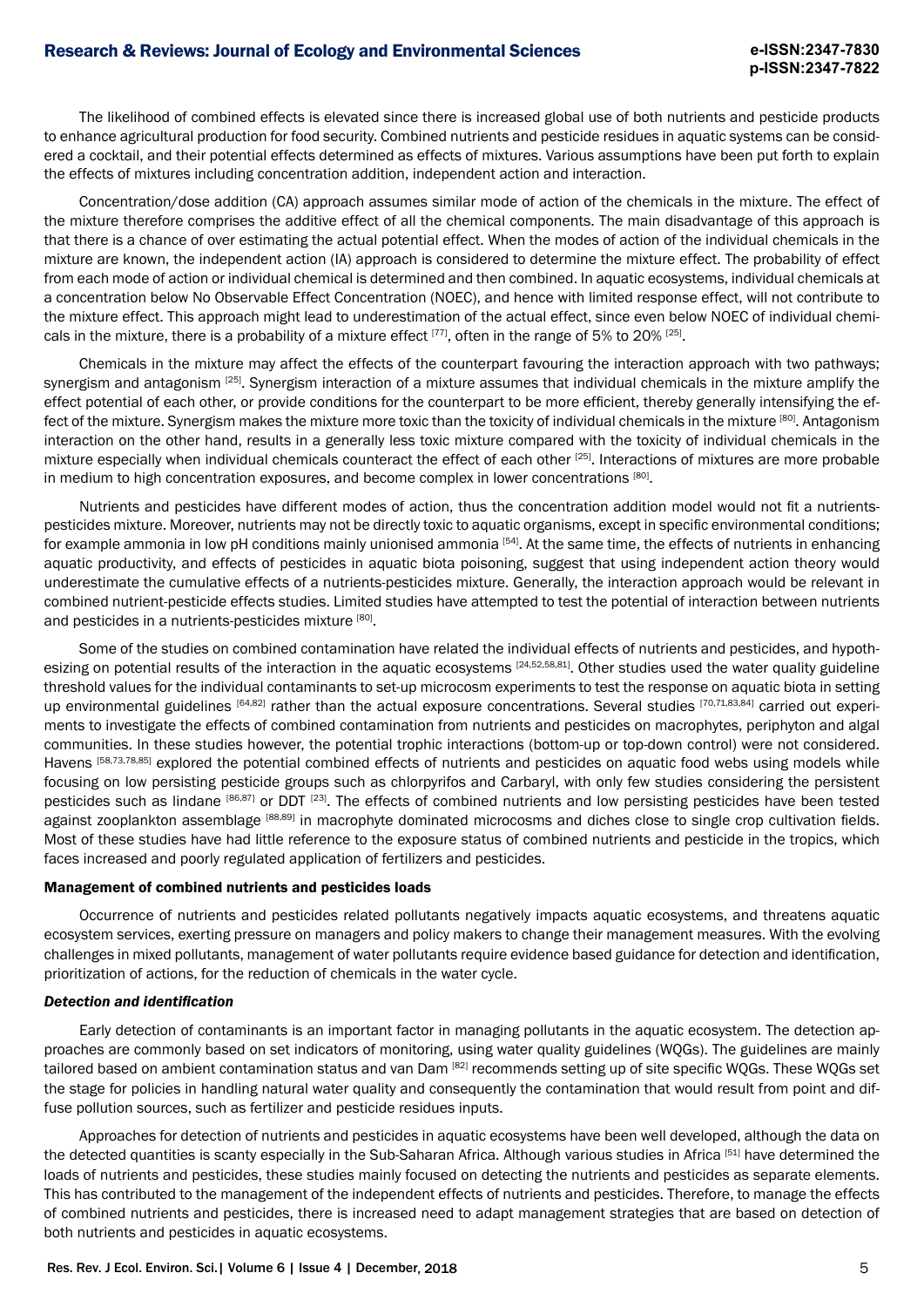Adaptive management promotes a continuous learning-based framework for making decisions on resource conservation [90]. However, the nexus of agricultural production and food demand, within the changing climate, makes the management of combined nutrients and pesticides contamination complex [91]. At catchment level, the identification of drivers and pressures faced by the natural water resources is the first step, considering these resources are under threat of pollution from various sectors including industry, households, and agricultural production. To handle the potential pressure from widespread contamination of natural water resources, management measures need to incorporate a strategy to identify vulnerability to such pressures.

The water quality standards in Sub-Saharan Africa mainly deal with the effluent discharges rather than aquatic ecosystems as a whole. The water quality legislation is not holistic and inadequate attention is paid to larger spatial scales as a factor of poor data interpretation on assessment of water quality and inadequate systematic monitoring. In most of the countries in Sub-Saharan Africa such as Tanzania and Uganda, main policy documents on water management are in place, however detailed instructions to prevent ambiguity based on those policy documents are missing. As such, the main challenge is the effectiveness of the water governance rather than the lack of governance arrangements. In totality, the broad failures in regulations place natural water resources (especially rivers and lakes) at a risk of contamination pressure following fertilizer and pesticides use [28]. The outcome of this is eutrophication [54] or possible ecosystems, biota and human population poisoning [25], for instance in Lake Naivasha Kenya. This calls for the SSA nations not only to focus on holistic water resources policy, but also on the mechanisms to enforce the policies in a more people-involved, catchment based governance arrangements to cushion the intended agricultural expansion and intensification.

#### *Prioritization of management measures*

As the demands on agriculture grows, and therefore the use and application of fertilizers and pesticide products, the increases in demand and supply of the fertilizers and pesticides [37], combined with the increased exposure of water resources to contamination as a factor of climate variability, degradation of catchments and land use changes [92] are putting pressure on water resources. As highlighted in this paper, deterioration of water resources is eminent. A business as usual idea will negatively impact on the water resources. As it is, water policies and legislations are not well equipped for the impending increases in use and application of fertilizers and pesticide products. The policies are based on ambient status of natural water quality and not equipped for potential increases. Furthermore, some of the policies in water resources protection have not factored potential for agricultural intensification and accompanying activities. To include the potential of future dynamics, it is important to recognise water as a finite resource with high consumption and use demands. With projected increase on water demand, and based on the demand placed on agricultural efforts, new management measures need to be explored and tested. Prioritization of management measures require detailed identification of specific indicators of management.

Onyango [51] recommends various indicators that could be prioritized in management of combined pollution, including:

(1) Identifying pressures to natural water resources and contributing drivers; (2) Employing the river basin approach; (3) Setting clear – ecological or chemical – status goals within timelines; (4) Inclusiveness and public involvement; (5) Building from already available systems; (6) Integration with other policies; (7) Considering potential future challenges e.g. climate change and variability; (8) Considering non-point pollution sources; (9) Factoring in water politics dynamics; and (10) Considering multijurisdiction processes.

In the effort to compare the performance of water resources policies (Table 2) against the priorities, specific areas of improvement have been identified that would be useful in prioritization [51].

| <b>Indicator</b> |                                             | Water resources capabilities |  |               |                         |                       |  |  |                 |  |  |  |                  |                           |  |  |
|------------------|---------------------------------------------|------------------------------|--|---------------|-------------------------|-----------------------|--|--|-----------------|--|--|--|------------------|---------------------------|--|--|
|                  |                                             |                              |  |               |                         | <b>Well addressed</b> |  |  |                 |  |  |  | Poorly addressed |                           |  |  |
|                  |                                             |                              |  |               | <b>Fairly addressed</b> |                       |  |  |                 |  |  |  | Not addressed    |                           |  |  |
|                  |                                             |                              |  | <b>EU-WFD</b> |                         | <b>US CWA</b>         |  |  | Kenya Water Act |  |  |  |                  | <b>Ghana Water Policy</b> |  |  |
| $\mathbf{1}$     | Pressures identified                        |                              |  |               |                         |                       |  |  |                 |  |  |  |                  |                           |  |  |
| $\overline{2}$   | River basin approach                        |                              |  |               |                         |                       |  |  |                 |  |  |  |                  |                           |  |  |
| 3                | Status goals and<br>timelines               |                              |  |               |                         |                       |  |  |                 |  |  |  |                  |                           |  |  |
| 4                | Public involvement                          |                              |  |               |                         |                       |  |  |                 |  |  |  |                  |                           |  |  |
| 5                | Existing baseline                           |                              |  |               |                         |                       |  |  |                 |  |  |  |                  |                           |  |  |
| 6                | Integration with other<br>policies          |                              |  |               |                         |                       |  |  |                 |  |  |  |                  |                           |  |  |
| $\overline{7}$   | Flexibility to include<br>future challenges |                              |  |               |                         |                       |  |  |                 |  |  |  |                  |                           |  |  |

Table 2: Performance of water resources policies against potential indicators that would combat agricultural intensification challenges.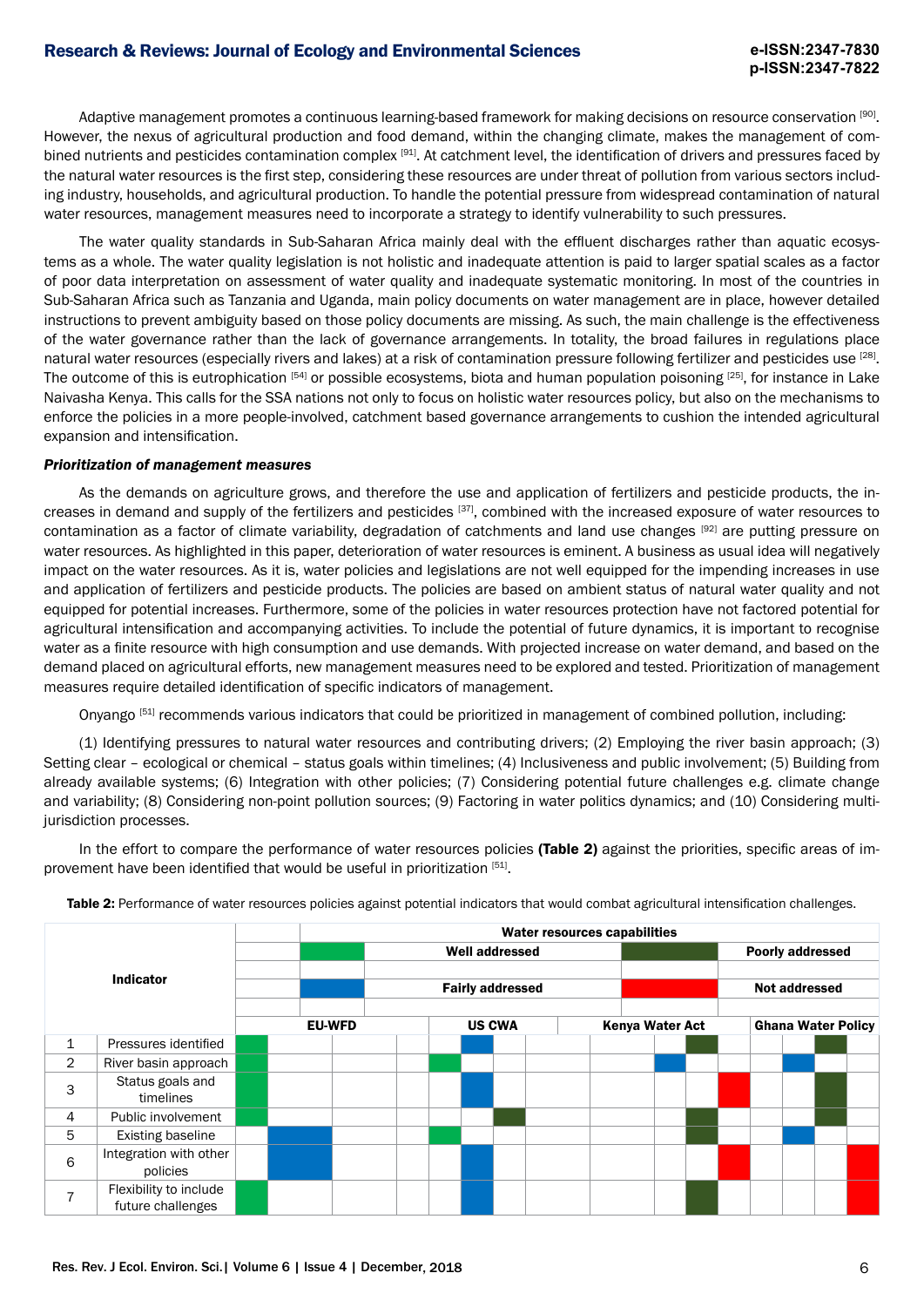| 8 | Cover non-point<br>pollution sources                                        |  |  |  |  |  |  |  |  |
|---|-----------------------------------------------------------------------------|--|--|--|--|--|--|--|--|
| 9 | Water politics factored                                                     |  |  |  |  |  |  |  |  |
|   | Overall status of the policy to<br>combat agricultural related<br>pollution |  |  |  |  |  |  |  |  |

# **CONCLUSION**

Food production is needed to support the dietary and nutritional need of the growing global population. This has put pressure on the agricultural systems, to enhance the capacity of production. Although some agricultural systems have adopted sustainable application, with the increase in agricultural production, the increase in use of fertilizers and pesticides is inevitable. Since fertilizer and pesticide residues are transferred into aquatic ecosystems, their increase in use will enhance their level of contamination in ecosystems by nutrients and pesticides active substances. The negative effects of nutrients in aquatic ecosystems will therefore continue to manifest, while the toxicity of pesticide active substances continue to increase in aquatic ecosystems. This adds in the international dilemma between enhancing food production and protecting the environment.

The multiple pressure from combined nutrients and pesticides has received limited attention, especially in the tropics. However evidence exists on the potential effects of combined nutrients and pesticides, which require inclusion in setting water quality guidelines. The interaction between the individual effects of nutrients and pesticides in aquatic ecosystems, suggest that the potential effect of agricultural intensification to water basins is widely underestimated. This needs continuous set up of experiments to determine the breath of the effect of combined nutrients within different agricultural catchments.

Managing the combined effects of nutrients and pesticides still faces approach challenges, especially since the current measures are based on independent determination contamination. Better management systems would inevitably require that efforts for detecting and identification of nutrients and pesticides are carried out in combination. The availing of combined contamination data, will therefore contribute to the prioritization of measures, depending on catchment needs.

## **REFERENCES**

- 1. WHO. Diet, nutrition and the prevention of chronic diseases: Report of a joint WHO/FAO expert consultation. WHO and FAO: Geneva, Switzerland. 2002.
- 2. FAO. Current world fertilizer trends and outlook to 2020. Viale delle Terme di Caracalla, 00153 Rome, Italy: Food and agriculture organization of the United Nations. 2017.
- 3. Population Total. In: GROUP, T. W. B. (ed.) Datasets Listed in The World Bank Data Catalogue.
- 4. ROSER M, ORTIZ-OSPINA E. World Population Growth. 2018.
- 5. Rosegrant MW, Cline SA. Global food security: Challenges and policies. Science. 2003;302:1917-1919.
- 6. Henningsson S, Hyde K, Smith A, et al. The value of resource efficiency in the food industry: a waste minimisation project in East Anglia, UK. J Cleaner Production. 2004;12:505-512.
- 7. Godfray HCJ, Beddington JR, Crute IR, et al. Food security: The challenge of feeding 9 billion people. Science. 2010;327:812- 818.
- 8. De Graaff J, Kessler A, Nibbering JW. Agriculture and food security in selected countries in Sub-Saharan Africa: Diversity in trends and opportunities. Food Security. 2011;3:195-213.
- 9. Chen M, Graedel TE. A half-century of global phosphorus flows, stocks, production, consumption, recycling, and environmental impacts. Global Environmental Change. 2016;36:139-152.
- 10. Clark M, Tilman D. Comparative analysis of environmental impacts of agricultural production systems, agricultural input efficiency, and food choice. Environ Res Lett. 2017;12:064016.
- 11. Tilman D, Fargione J, Wolff B. Forecasting Agriculturally Driven Global Environmental Change. Science. 2001;292.
- 12. Fertilizer consumption (% of fertilizer production). World Bank Group. 2017a.
- 13. Zhang WJ, Jiang FB, Ou JF. Global pesticide consumption and pollution: With China as a focus. Int Acadm Eco & Enviro Science. AGRIS. 2011;125-144.
- 14. Fishel FM. Pesticide use trends in the US: Global comparison Department, Pesticide Information Office, UF/IFAS Extension. Gainesville, FL: University of Florida. 2016.
- 15. Tommy D, Birgitte H, Berit H, et al. Policies for agricultural nitrogen management-Trends, challenges and prospects for improved efficiency in Denmark. Environ Res Lett. 2014;9:115002.
- 16. Christian F, Hong Y, Thomas G, et al. Effects of ecological and conventional agricultural intensification practices on maize yields in sub-Saharan Africa under potential climate change. Environ Res Lett. 2014;9:044004.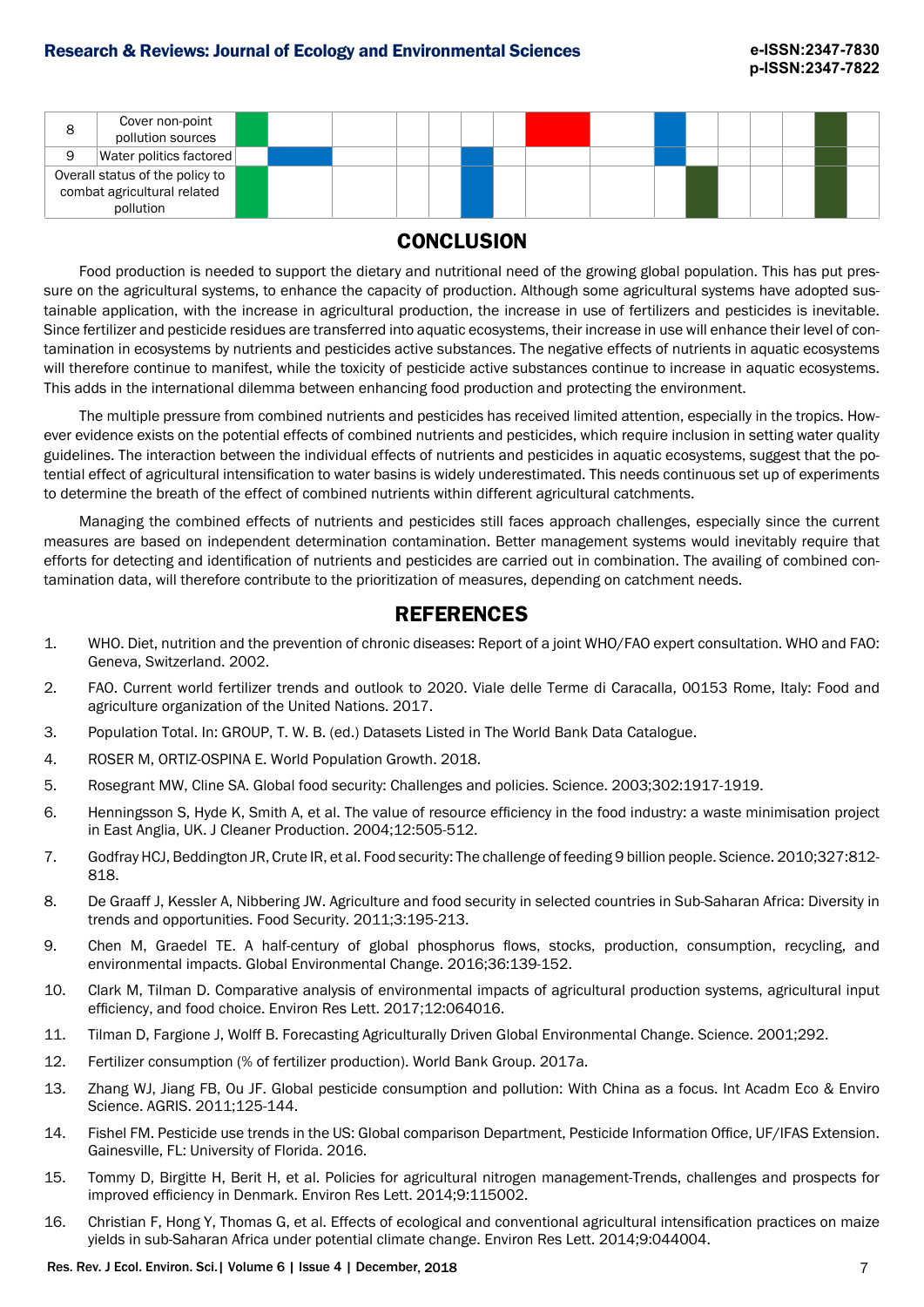- 17. Adrian L, Gilles B, Josette G, et al. Impacts of European livestock production: Nitrogen, sulphur, phosphorus and greenhouse gas emissions, land-use, water eutrophication and biodiversity. Environ Res Lett. 2015;10:115004.
- 18. Marta T, Sergi S, Vicenç A. Identifying regions vulnerable to habitat degradation under future irrigation scenarios. Environ Res Lett. 2016;11:114025.
- 19. Papendick RI, Elliott LF, Dahlgren RB. Environmental consequences of modern production agriculture: How can alternative agriculture address these issues and concerns? Am J Alternat Agric 1986;1:3-10.
- 20. Aragón-Noriega LE, Calderon-Aguilera EA. Does damming of the Colorado River affect the nursery area of blue shrimp Litopenaeus stylirostris (Decapoda: Penaeidae) in the Upper Gulf of California? Revista de Biologia Tropical. 2000;48:867-871.
- 21. Unep Globio. Global methodology for mapping human impacts on the biosphere. UNEP/DEWA. 2001.
- 22. Ongley ED. Control of water pollution from agriculture. FAO irrigation and drainage. Rome: Food and Agriculture Organization of the United Nations. 1996.
- 23. Weston DP, You J, Lydy MJ. Distribution and Toxicity of Sediment-Associated Pesticides in Agriculture-Dominated Water Bodies of California's Central Valley. Environ Science Technol. 2004;38:2752-2759.
- 24. O´Toole C, Irvine K. Response of Aquatic Biota to Combined Pressure from Nutrients and Priority Substances. Indicators and Methods for the Ecological status assessment under the Water Framework Directive: Linkages between chemical and biological quality of surface waters. Luxembourg: Institute for Environment and Sustainability. 2006.
- 25. Kortenkamp A, Backhaus T, Faust M. State of the art report on mixture toxicity. London: The School of Pharmacy University of London for European Commission. 2009.
- 26. Ranganathan J. The Global Food Challenge Explained in 18 Graphics. In: Creating a Sustainable Food Future: Interim Findings: A menu of solutions to sustainably feed more than 9 billion people by 2050. Washington, DC: WRI. 2013.
- 27. World agriculture: Towards 2015/2030. In: BRUINSMA, J. (ed.) An FAO Perspective. Rome: FAO. 2003.
- 28. Alexandratos N, Bruinsma J. World agriculture towards 2030/2050: The 2012 revision. ESA Working Paper. Rome: FAO Agricultural Development Economics Division. 2012.
- 29. Wheeler T, Von Braun J. Climate change impacts on global food security. Science. 2013;341: 508-513.
- 30. FAO, IFAD, UNICEF, WFP, WHO. The State of Food Security and Nutrition in the World 2017: Building resilience for peace and food security. Rome: FAO. 2017.
- 31. Gregory PJ, Ingram JSI, Brklacich M. Climate change and food security. Philosophical Transactions of the Royal Society B: Biological Sciences. 2005;360:2139-2148.
- 32. FAO. Climate change and food security: a framework document. Rome, Italy: Food and Agriculture Organisation of the United Nations. 2008a.
- 33. Devereux S, Edwards J. Climate Change and Food Security. IDS Bulletin. 2004;35:22-30.
- 34. Darwin R. Climate Change and Food Security. Agriculture Information Bulletin, 2001;765.
- 35. Van Vuuren DP, Bouwman AF, Beusen AHW. Phosphorus demand for the 1970–2100 period: a scenario analysis of resource depletion. Glob Environ Change. 2010;20:428-439.
- 36. Cooper J, LombardI R, Boardman D, et al. The future distribution and production of global phosphate rock reserves. Reso Conser Recy. 2011;57:78-86.
- 37. Heffer P, Prud'homme M. Fertilizer Outlook 2014-2018. Fertilizer Outlook. ue Marbeuf, Paris, France International Fertilizer Industry Association (IFA). 2014.
- 38. FAO. Current world fertilizer trends. Viale delle Terme di Caracalla, 00153 Rome, Italy: Food and Agriculture Organization of the United Nations. 2008b.
- 39. FAO. Current world fertilizer trends. Rome, Italy: United Nations Food and Agricultural Organization. 2011.
- 40. Heffer P, Prud'homme M. Fertilizer. Ue Marbeuf, Paris, France International Fertilizer Industry Association (IFA). 2013.
- 41. Van Kauwenbergh SJ. Fertilizer Raw Material Resources of Africa. Muscle Shoals, Alabama: International Center for Soil Fertility and Agricultural Development. 2006.
- 42. Mabiso A, Pauw K, Benin S. Agricultural Growth and Poverty Reduction in Kenya: Technical Analysis for the Agricultural Sectoral Development Strategy (ASDS) - Medium Term Investment Plan (MTIP). Washington, DC: International Food Policy Research Institute. 2012.
- 43. Cooper J, Dobson H. The benefits of pesticides to mankind and the environment. Crop Protection. 2007;26:1337-1348.
- 44. Aktar MW, Sengupta D, Chowdhury A. Impact of pesticides use in agriculture: Their benefits and hazards. Interdi Toxicol. 2009;2:1-12.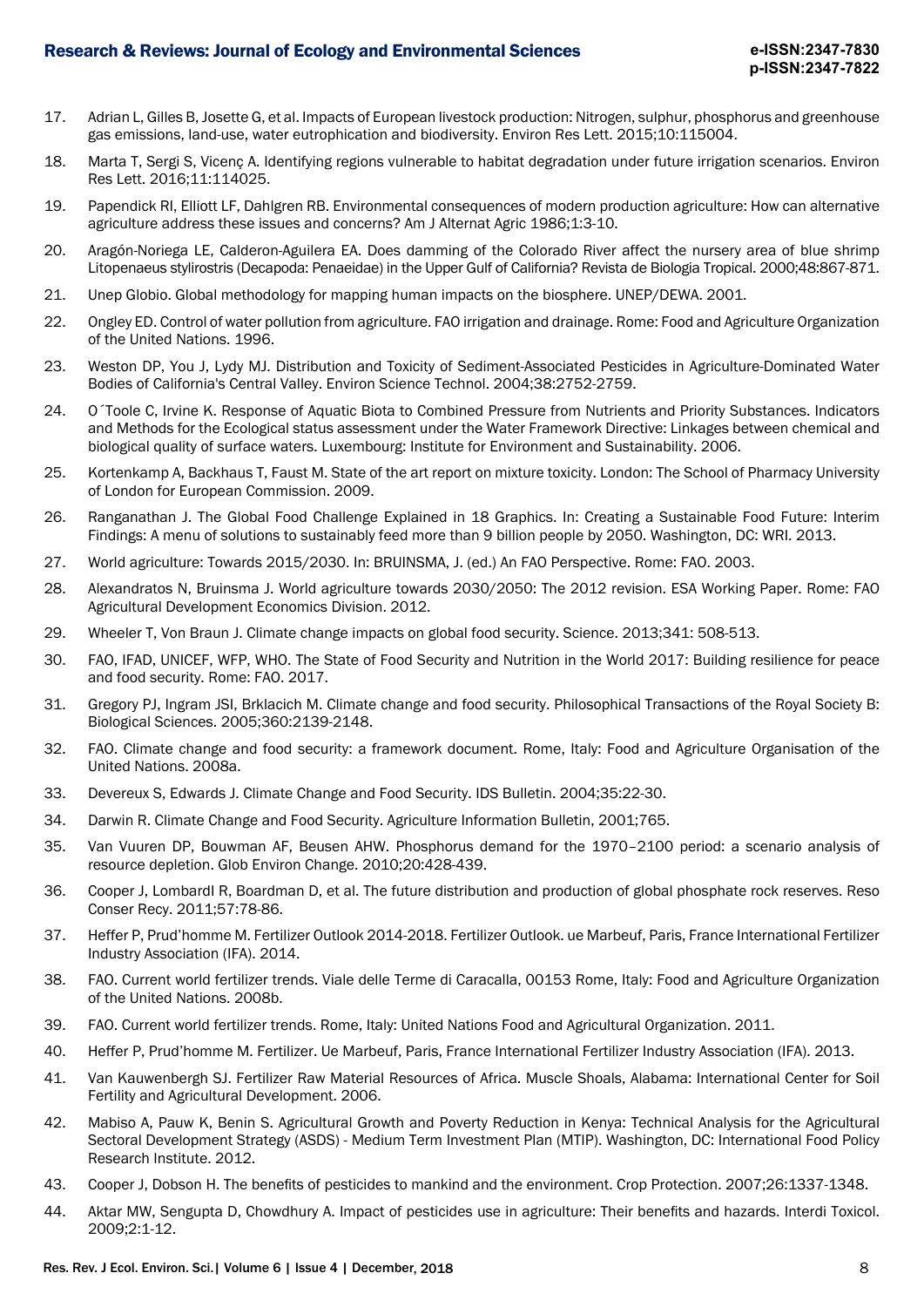- 45. SPOPC, S. O. T. S. C. Listing of POPs in the Stockholm Convention. Geneva, Switzerland: Stockholm Persistent Organic Pollutants Convention 2001 (SPOPC). 2012.
- 46. Madadi O V, Wandiga SO, Jumba IO. The status of persistent organic pollutants in Lake Victoria catchment. In: Odada EO, Olago DO, Ochola W, et al. eds. World Lakes Conference, 2005 Nairobi, Kenya. Ministry of Water and Irrigation; International Lake Environment Committee, 2005;107-112.
- 47. FAOSTAT. Agri-environmental Indicators: Pesticide use in active ingredient on arable land and permanent crops (tonnes per 1000 Ha) by country average 1992-2010. Rome: United Nations Food and Agricultural Organization Statistics. 2014.
- 48. IRAC. Insecticide Resistance: Causes and Action. Insecticide Resistance Action Committee. 2013.
- 49. Quinn LP, De Vos BJ, Fernandes-Whaley M, et al. Pesticide Use in South Africa:One of the Largest Importers of Pesticides in Africa. In: STOYTCHEVA, M. (ed.) Pesticides in the Modern World-Pesticides Use and Management. Rijeka, Croatia: InTech. 2011.
- 50. Ranson, H, N'guessan R, Lines J, et al. Pyrethroid resistance in African anopheline mosquitoes: what are the implications for malaria control? Trends in Parasitol. 2011;27:91-98.
- 51. Onyango J, Kreuzinger N, Kitaka N. Pesticides Residues Contamination in Lake Naivasha Catchment, Kenya. AV Akademikerverlag. 2015.
- 52. Skei J, Larsson P, Rosenberg R, et al. Eutrophication and Contaminants in Aquatic Ecosystems. J Human Environ. 2000;29;184-194.
- 53. Howarth RW, Marino R. Nitrogen as the limiting nutrient for eutrophication in coastal marine ecosystems: Evolving views over three decades. Limnology and Oceanography. 2006;51:364-376.
- 54. Camargo JA, Alonso A. Ecological and toxicological effects of inorganic nitrogen pollution in aquatic ecosystems: A global assessment. Environ Int. 2006;32:831-849.
- 55. Durand P, Breuer L, Johnes PJ, et al. Nitrogen processes in aquatic ecosystems. In: Bleeker A, Grizzetti B, Howard, C, et al. (eds.) The European Nitrogen Assessment: Sources, Effects and Policy Perspectives. Cambridge: Cambridge University Press. 2011.
- 56. Rabalais NN. Nitrogen in Aquatic Ecosystems. AMBIO: J Human Environ. 2002;31:102-112.
- 57. Nierenberg D. Toxic Fertility. Washington DC: World Watch. 2001.
- 58. Koelmans AA, Van Der Heijde A, Knijff LM, et al. Integrated modelling of eutrophication and organic contaminant fate & effects in aquatic ecosystems. A review. Water Res. 2001;35:3517-3536.
- 59. Saitoh K, Kuroda T, Kumano S. Effects of organic fertilization and pesticide application on growth and yield of field-grown rice for 10 years. Jap J Crop Sci. 2001;70:530-540.
- 60. Kamrin M A. Pesticide Profiles: toxicity, environmental impact, and fate, CRC Press LLC. 1997.
- 61. Rockets R. Down On The Farm Yields, Nutrients And Soil Quality. Scienceagogo.com. 2007.
- 62. Czub G, Mclachlan MS. Bioaccumulation Potential of Persistent Organic Chemicals in Humans. Environ Scie Technol. 2004a;38:2406-2412.
- 63. Kerbs JR, Wilson JD, Bradbury RB et al. The second silent spring. Commentary in Nature. 1999;400:611-612.
- 64. Ritter L, Solomon K, Sibley P, et al. Sources, pathways, and relative risks of contaminants in surface water and groundwater: A perspective prepared for the Walkerton inquiry. J Toxicol Environ Health. 2002;65:1-142.
- 65. Miller GT. Sustaining the Earth, Pacific Grove, Thompson Learning, Inc. 2004.
- 66. Kellogg RL, Nehring R, Grube A et al. Environmental Indicators of Pesticide Leaching and Runoff from Farm Fields. Agricultural Productivity: Data, Methods, and Measures. Washington DC.: USDA. 2000.
- 67. Luo Y, Spurlock F, Deng X, et al. Use-Exposure Relationships of Pesticides for Aquatic Risk Assessment. PLOS ONE. 2011;6:e18234.
- 68. Relyea RA. A cocktail of contaminants: how mixtures of pesticides at low concentrations affect aquatic communities. Oecologia. 2009;363-376.
- 69. Roessink I, Koelmans AA, Brock TCM. Interactions between nutrients and organic micro-pollutants in shallow freshwater model ecosystems. Scie Total Environ. 2008;406:436-442.
- 70. Wendt-Rasch L, Van Den Brink PJ, Crum SJH et al. The effects of a pesticide mixture on aquatic ecosystems differing in trophic status: responses of the macrophyte Myriophyllum spicatum and the periphytic algal community. Ecotoxicol Environl Safety. 2004;57:383-398.
- 71. Baker LF, Mudge JF, Thompson DG, et al. The combined influence of two agricultural contaminants on natural communities of phytoplankton and zooplankton. Ecotoxicology. 2016;25:1021-1032.